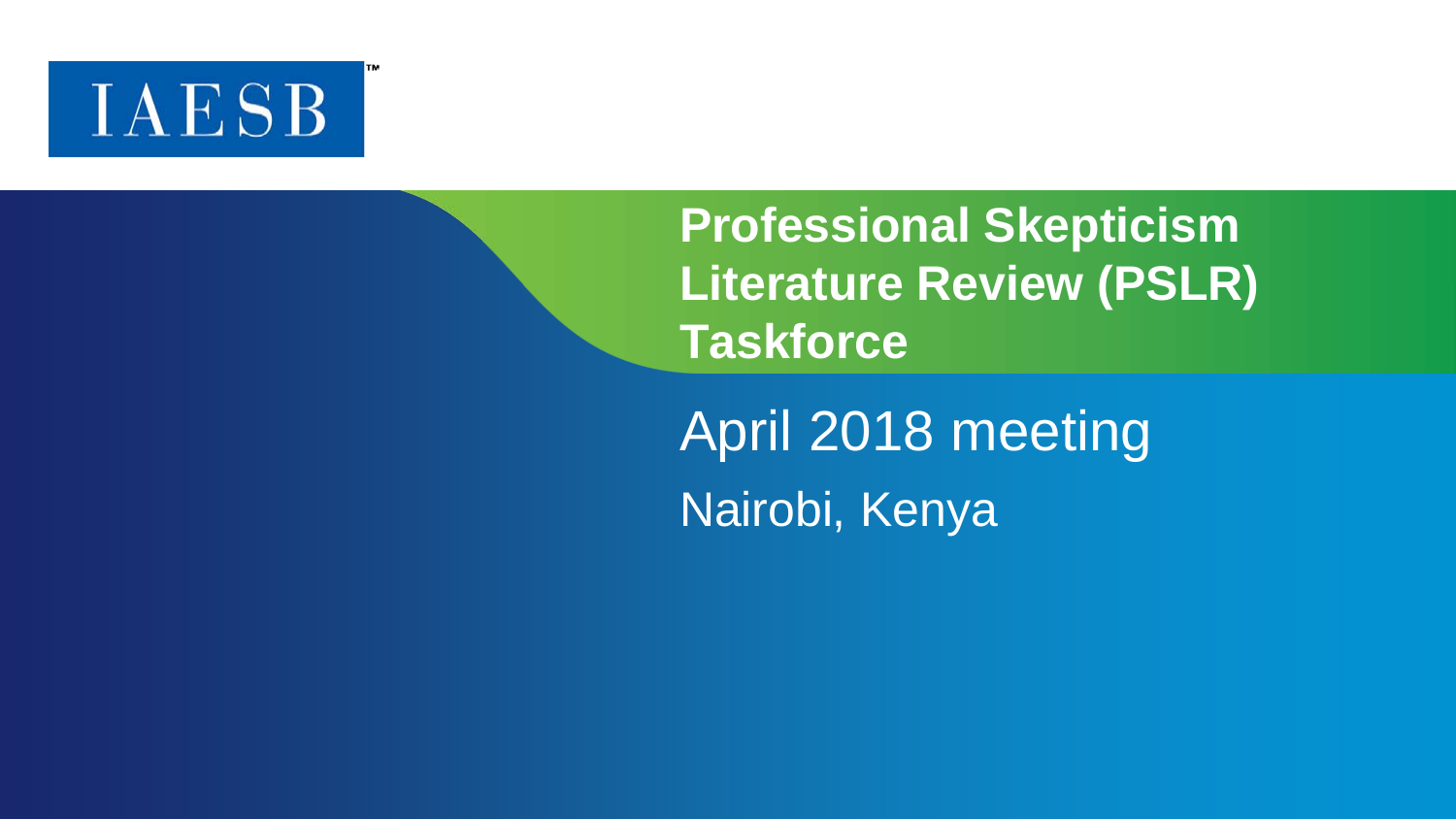

# **African Safari or Disney Animal Kingdom?**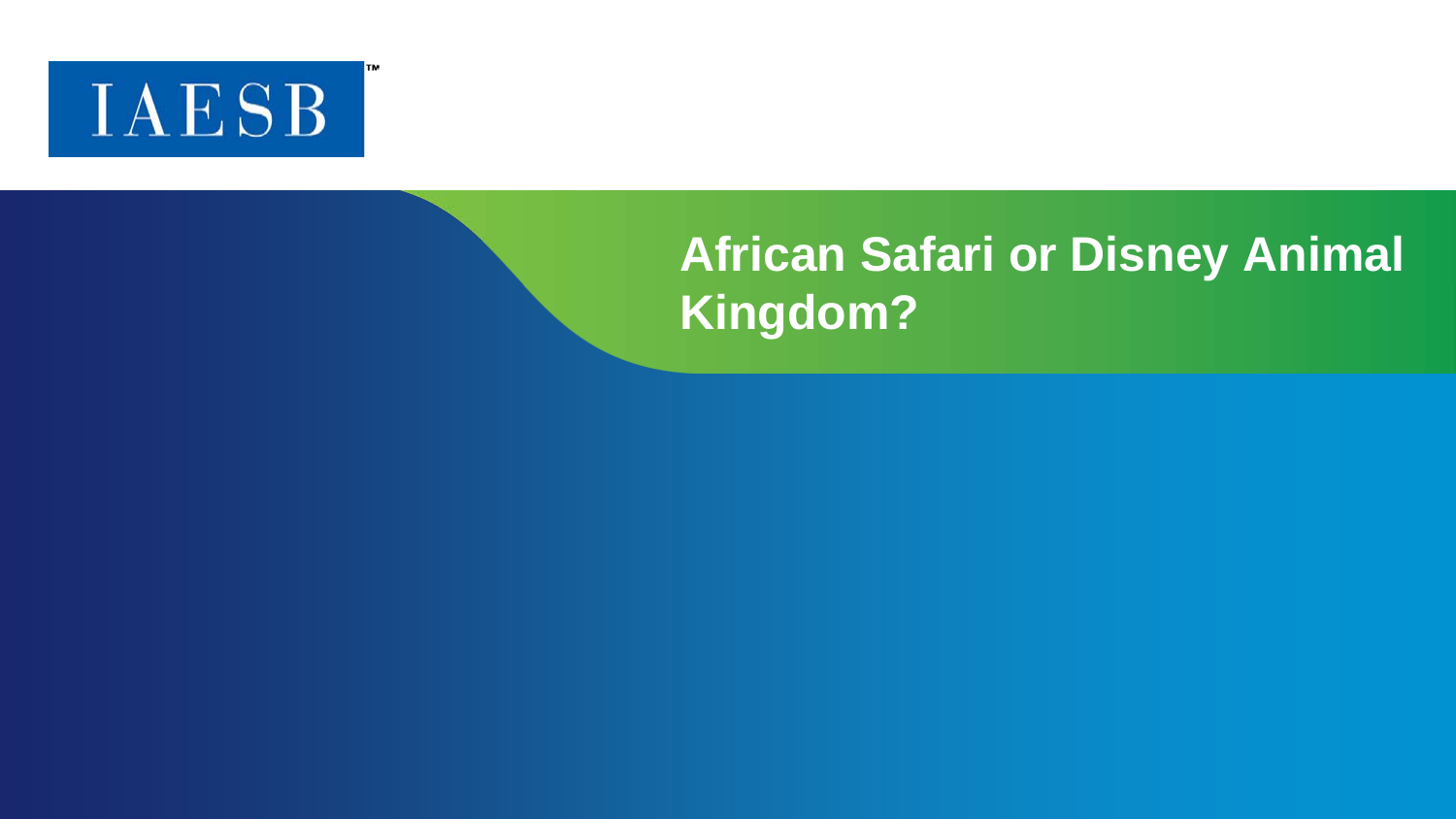## **Safari or Disney?**



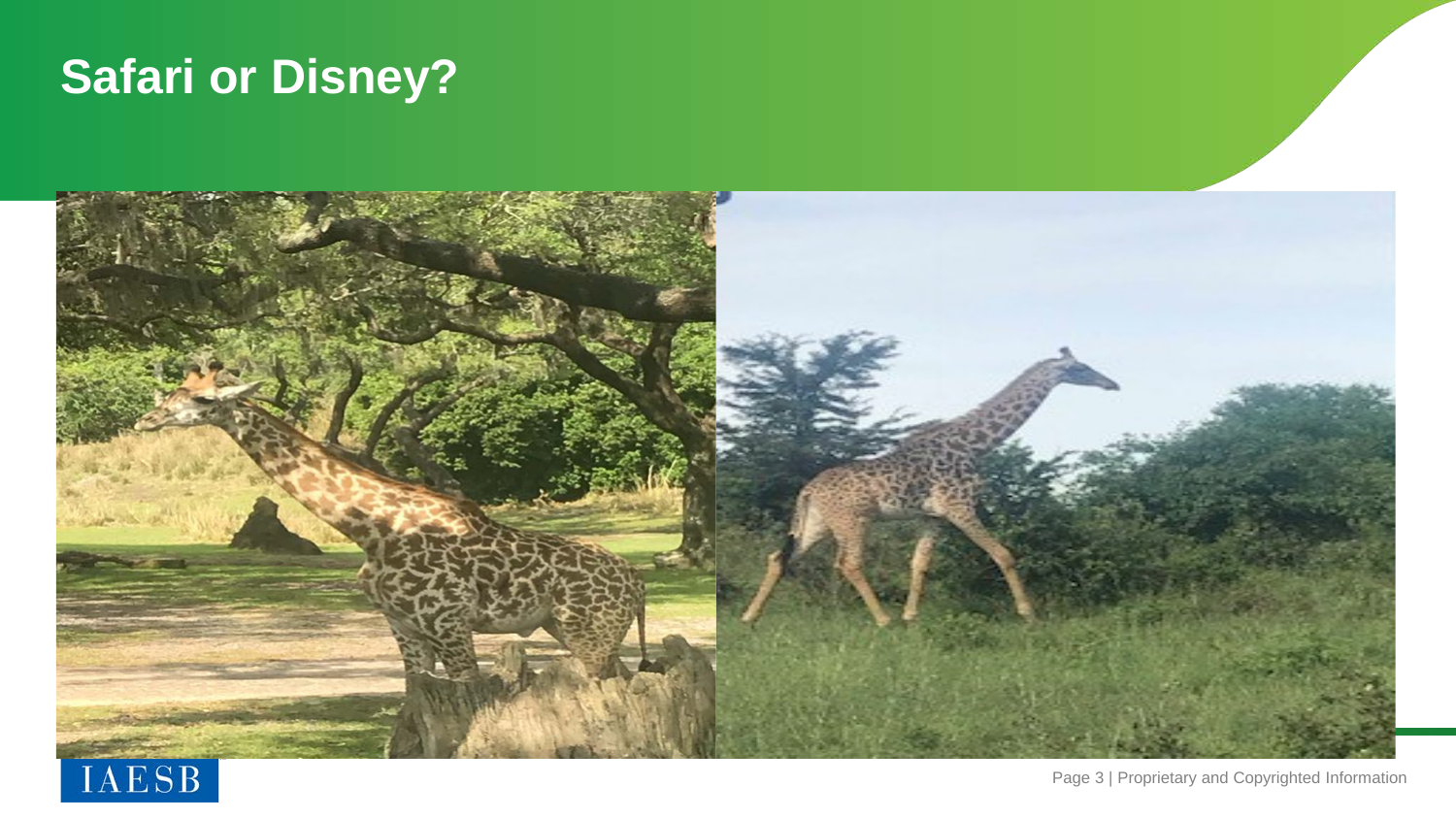### **Safari or Disney?**



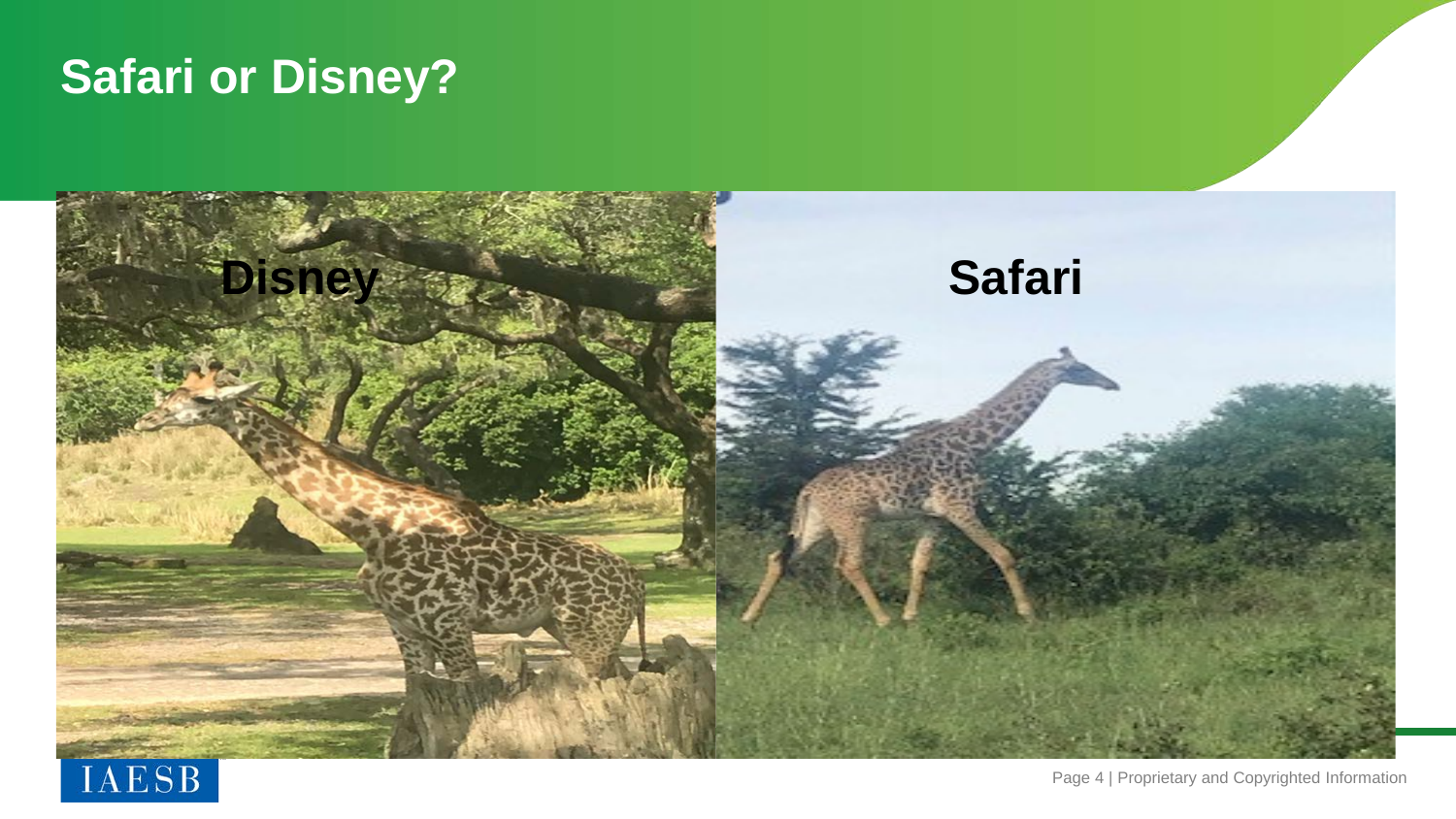

Activities of Other Standard Setting Boards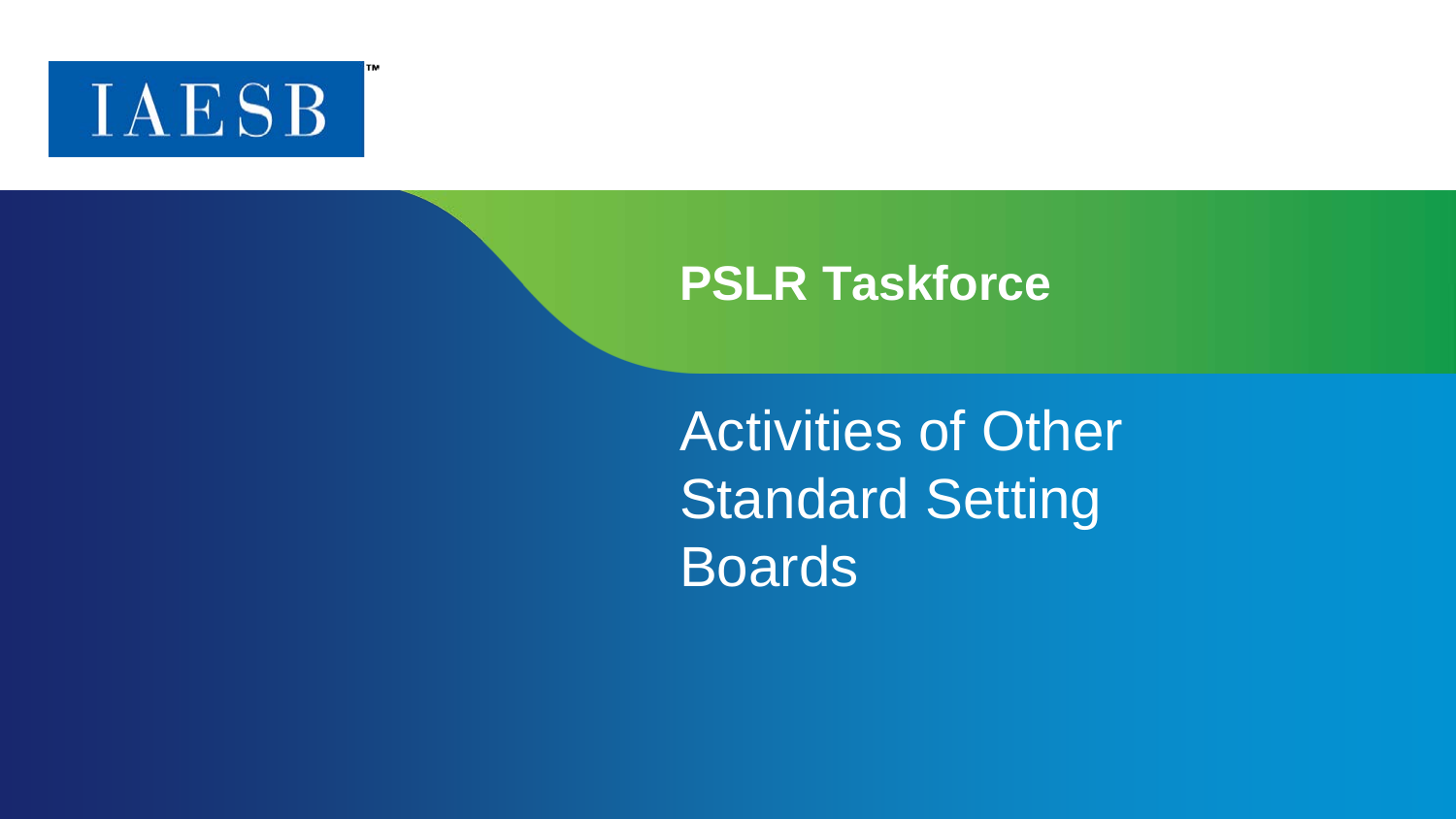### **Activities of Other Standard Setting Boards**

- IESBA plans to issue a consultation paper on whether the Code of Ethics should address professional skepticism beyond audit and other assurance engagements
- Why?
	- Stakeholders have expressed the view that the concept of professional skepticism should be relevant to all professional accountants – not just professional accountants who perform audit and other assurance engagements.
- Goal of this consultation paper is to inform the Ethics Board about whether there is a need for further enhancements or clarifications to the Code of Ethics related to professional skepticism

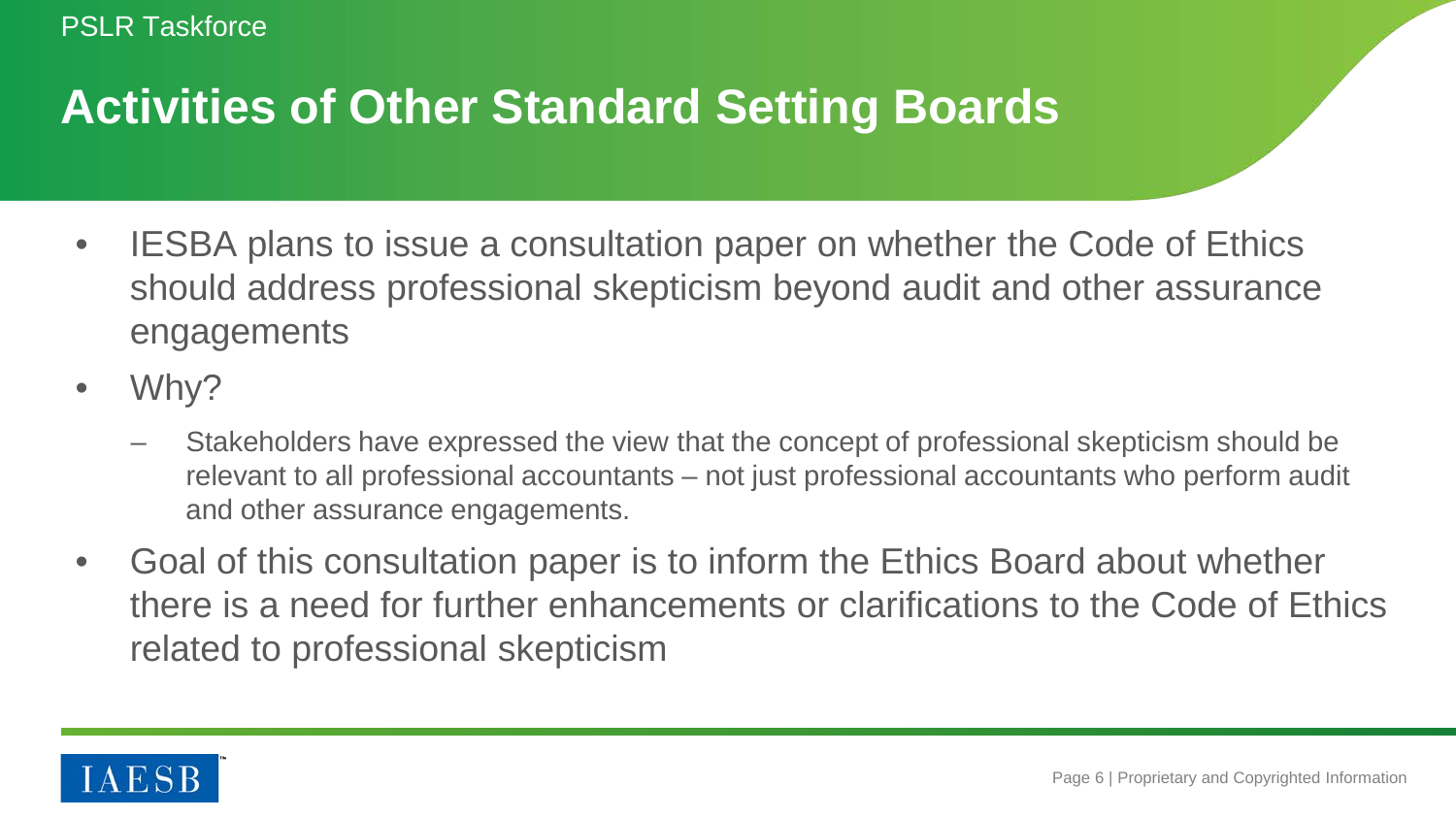## **Activities of Other Standard Setting Boards**

Input is being sought on ways in which the Code might be amended or supplemented to clarify the behavioral characteristics expected of all professional accountants. These include:

- *Use International Standards on Auditing (ISA) definition to apply to all PAs*;
- *Re-define professional skepticism so it is applicable to all PAs*;
- *Develop a different term and definition*;
- *Add application material to the Code to expand concepts underlying the fundamental principles;* and
- *Add requirements and/or application material to address bias, preconception, pressure and other impediments*

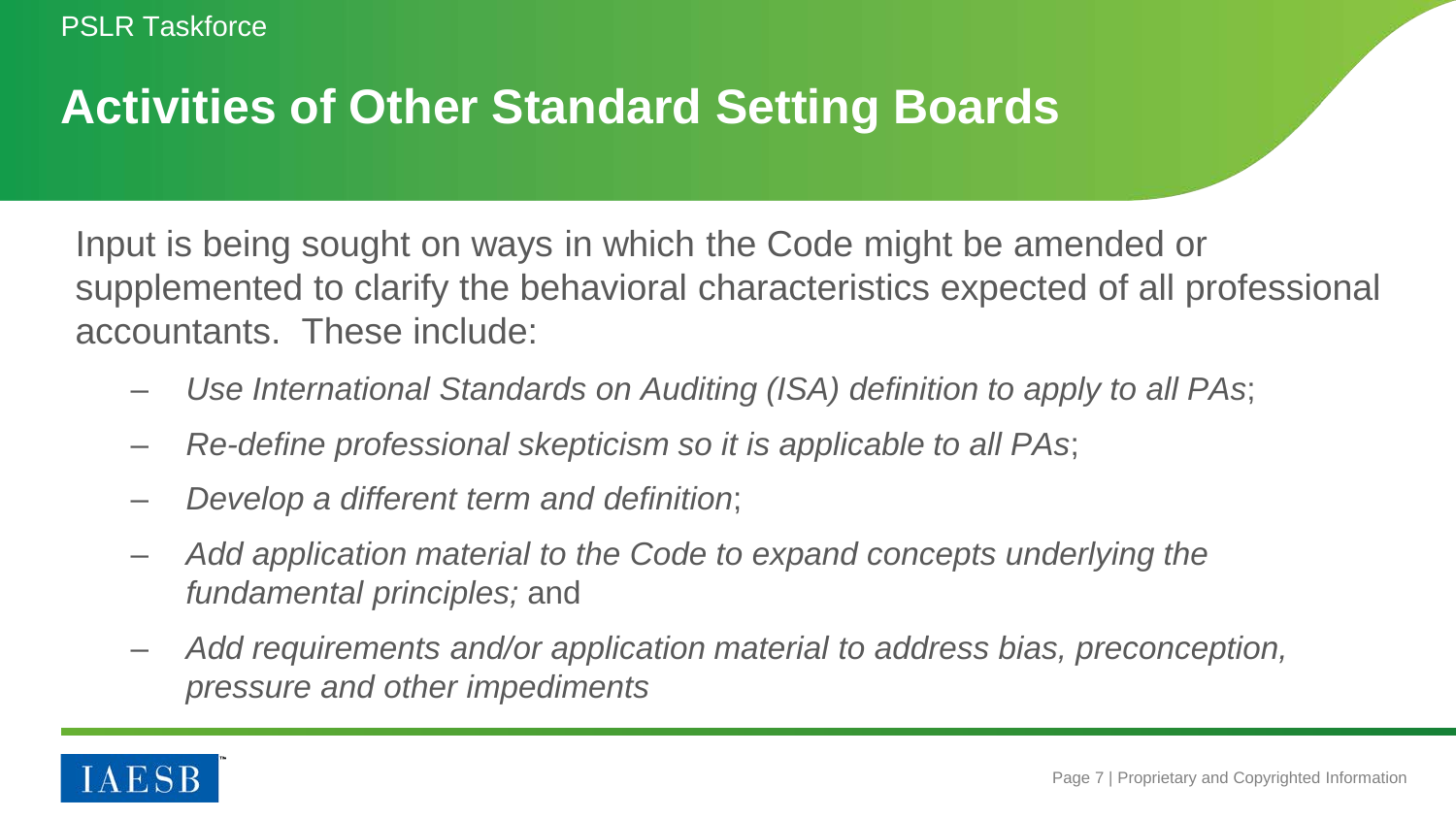#### **CAG Feedback**

- No fatal flaw comments on consultation paper
	- Likes neutral approach of consultation paper
	- Consider use of term questioning mind
	- Definition should be the same for public and non-public accountants there might just be different levels of skepticism for public and non-public accountants
	- Don't lose sight of the importance of willingness to challenge yourself this is part of being diligent
	- Need IAESB and IAASB involvement in roundtables
- CAG plans to respond to the CP

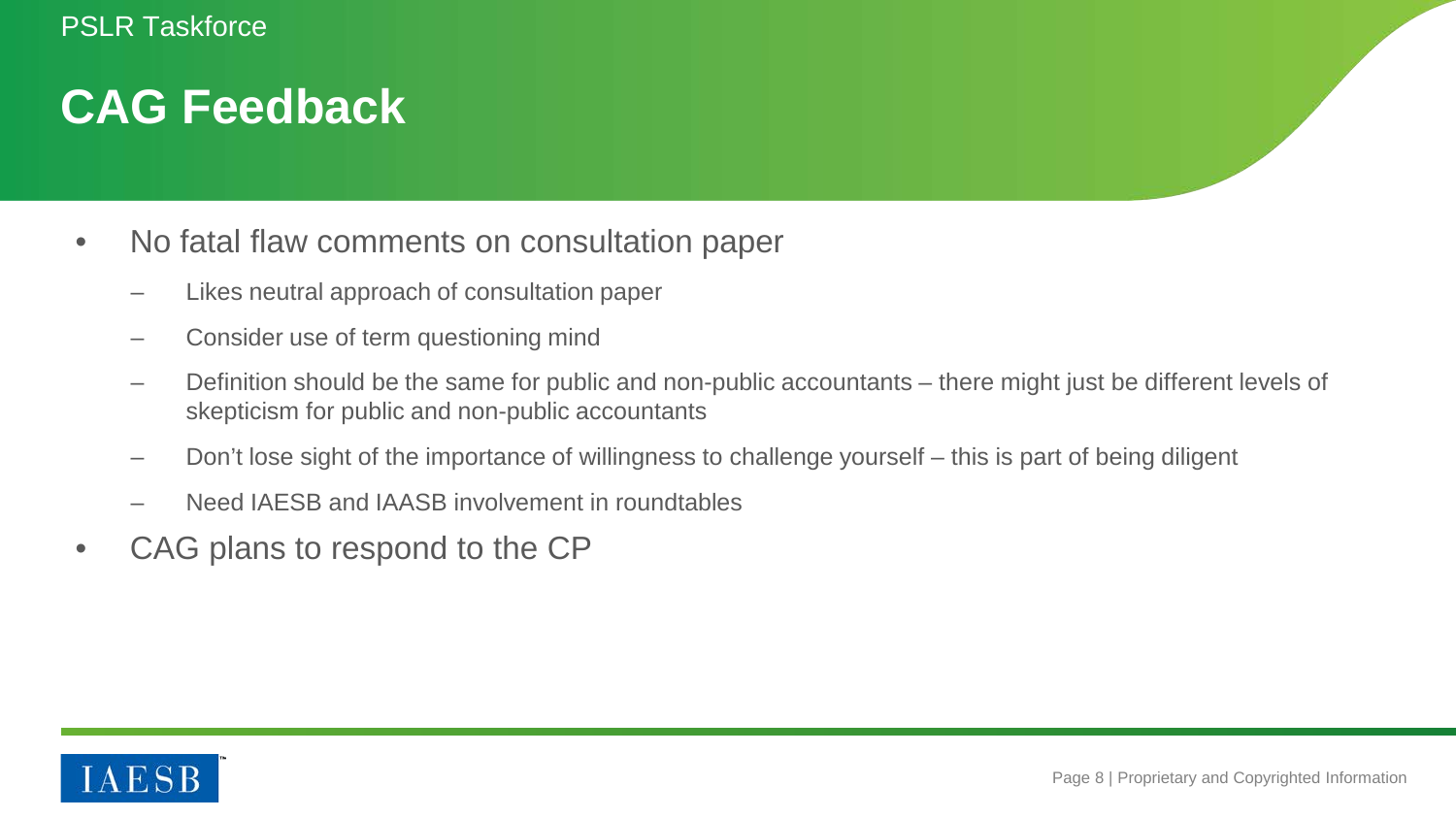#### **Activities of Other Standard Setting Boards**

Input Requested

- Do you have any significant concerns or fatal flaws with the draft IESBA consultation paper? If so, what are they?
- Do you believe that the IAESB should respond to the IESBA's consultation paper on professional skepticism?

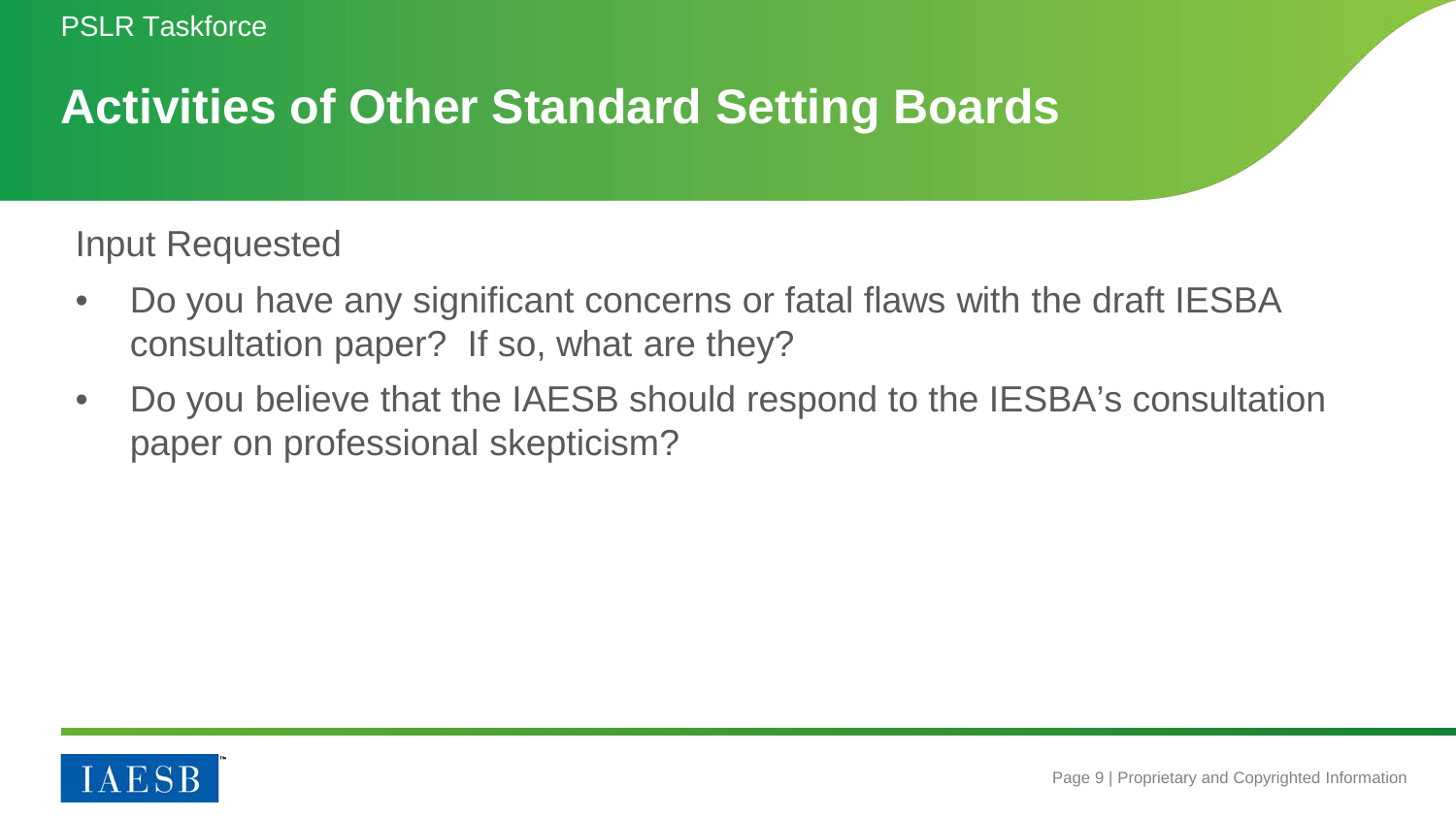

Updates (Items 1 to 4 in issues paper)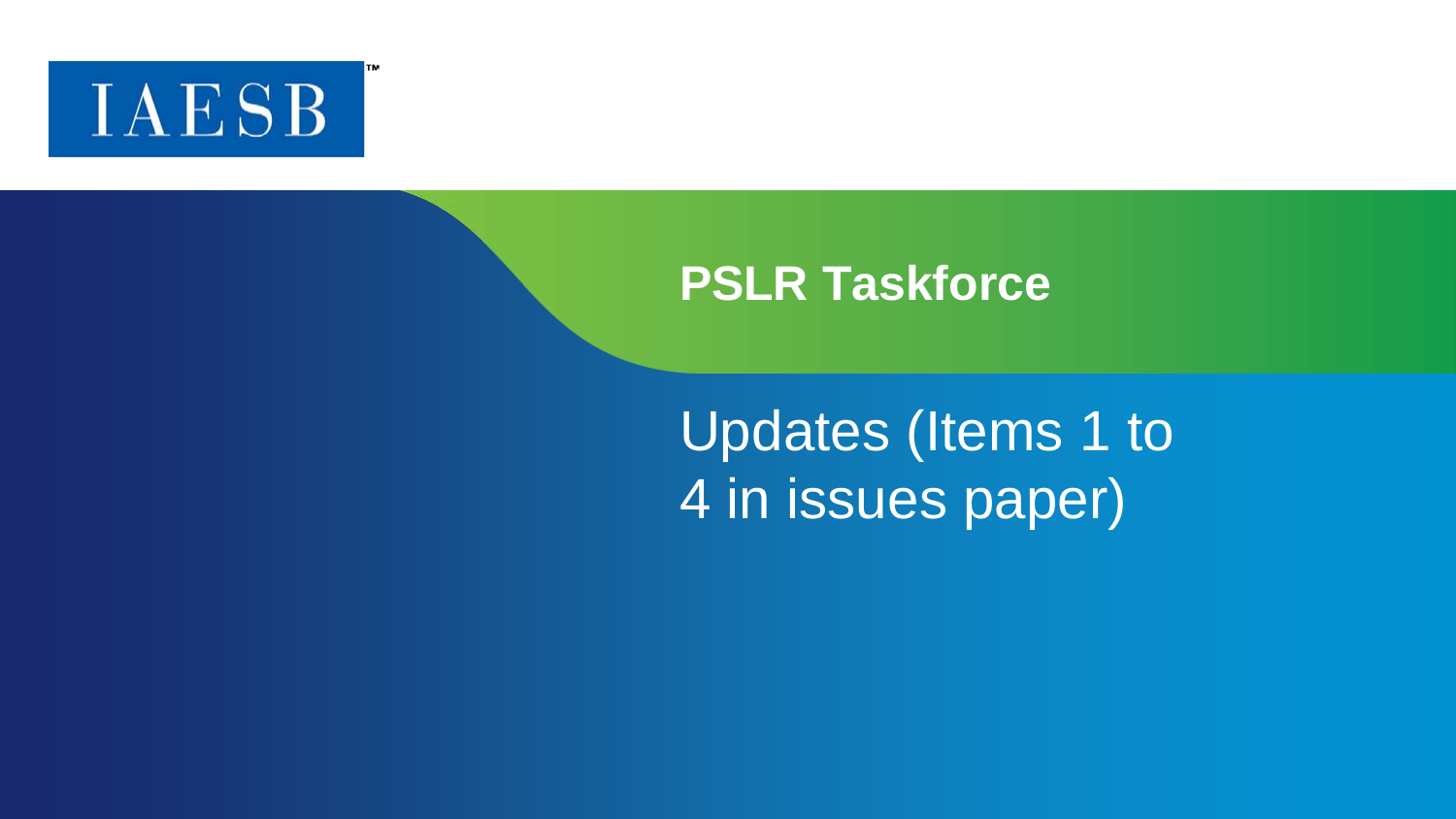### **Item 1: Peer review of Literature Review**

Peer review of Literature Review

- Peer review obtained
- Taskforce decided to not publish LR under the IAESB's name
	- Concluded that the primary purpose of the paper was to inform the TF, CAG, and Board on its deliberations related to PS
- Taskforce has decided to only extract portions of the LR for the creation of thought leadership papers and personal perspectives

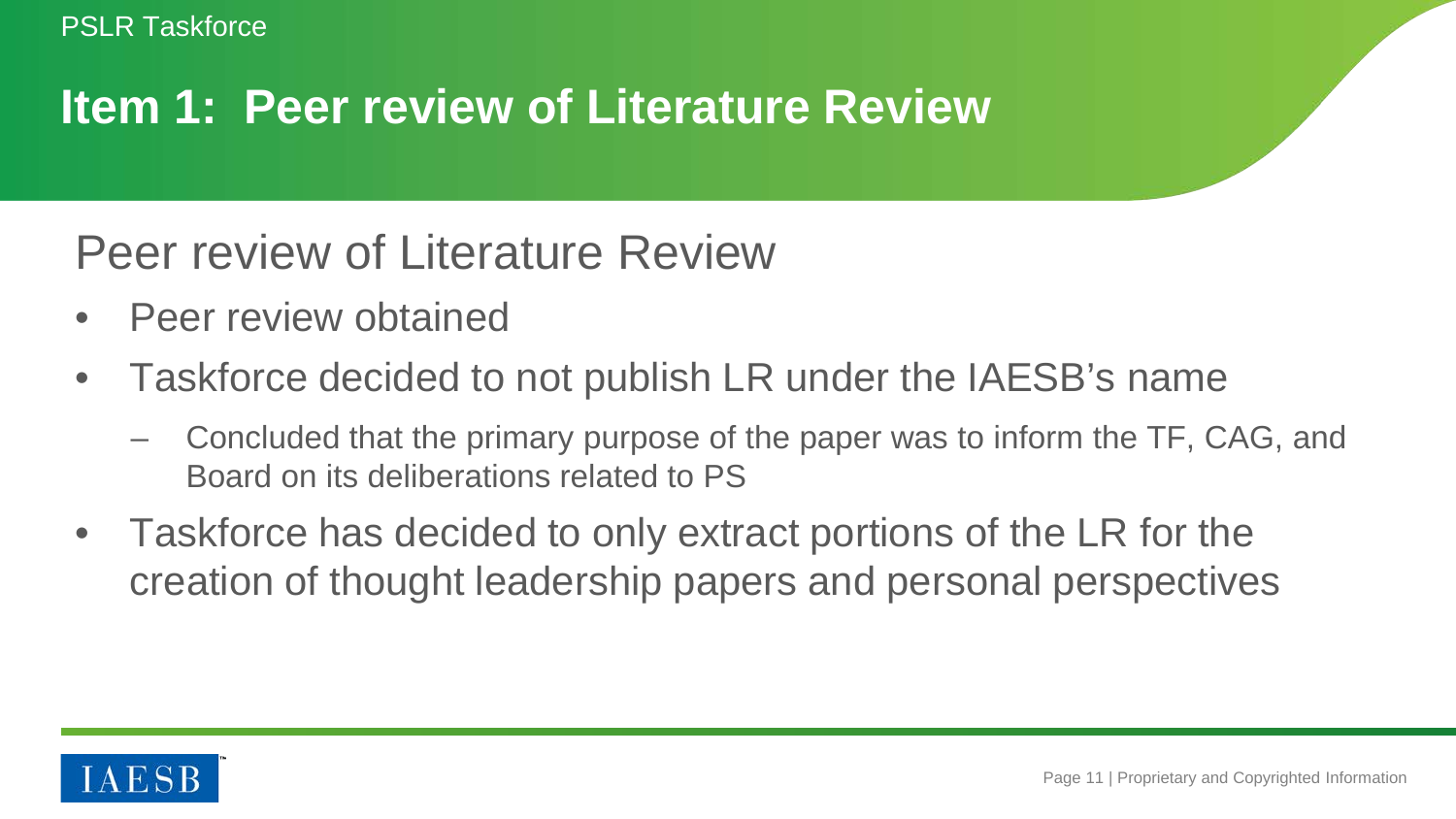# **Item 2: Develop thought leadership and personal perspective papers**

- Two personal perspectives have been published (13 April IAESB eNews)
	- No Accounting Education is Complete without Values, Ethics, and Attitudes
	- All Professional Accountants Need to Include Skepticism in their Mindset
- Two thought leadership papers have been created (to be published soon)
	- Unconscious Bias and Professional Skepticism
	- How can we become better skeptics?
- Remaining thought leadership papers (2) to be completed in 2018
	- Role of technology and PS
	- Lessons learned from other professions

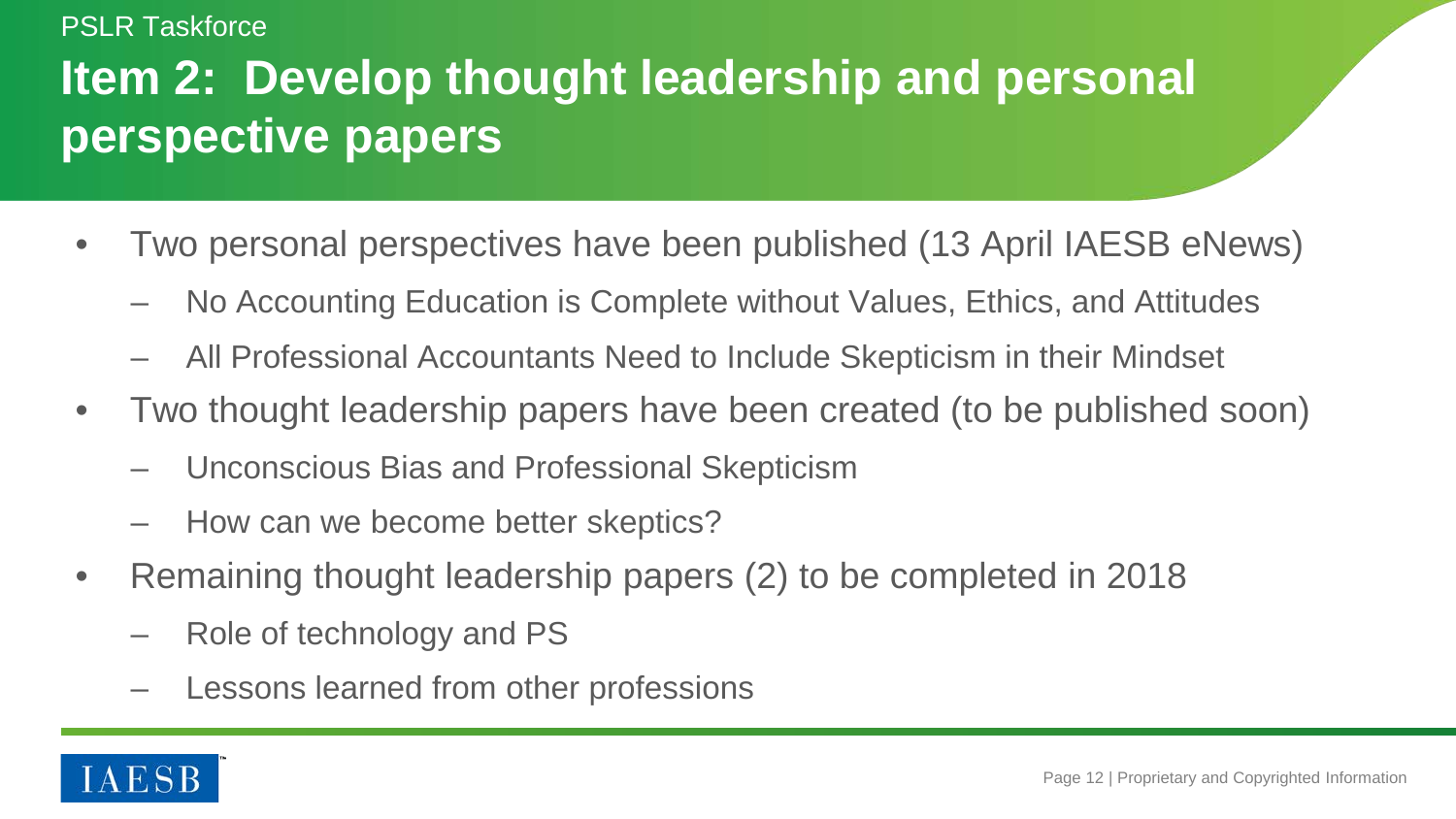#### **CAG Feedback**

- Consider "Ethics matter in Audit" by Bernard Agulhas for publication as a personal perspective
- Thought leadership on "Lessons Learned from Other Professions" is very important
- Remove literature review from title of thought leadership papers
- Consider creating a thought leadership paper on actual experiences ("what went wrong", why was it not detected and what teachable, observable things can be obtained from these situations)

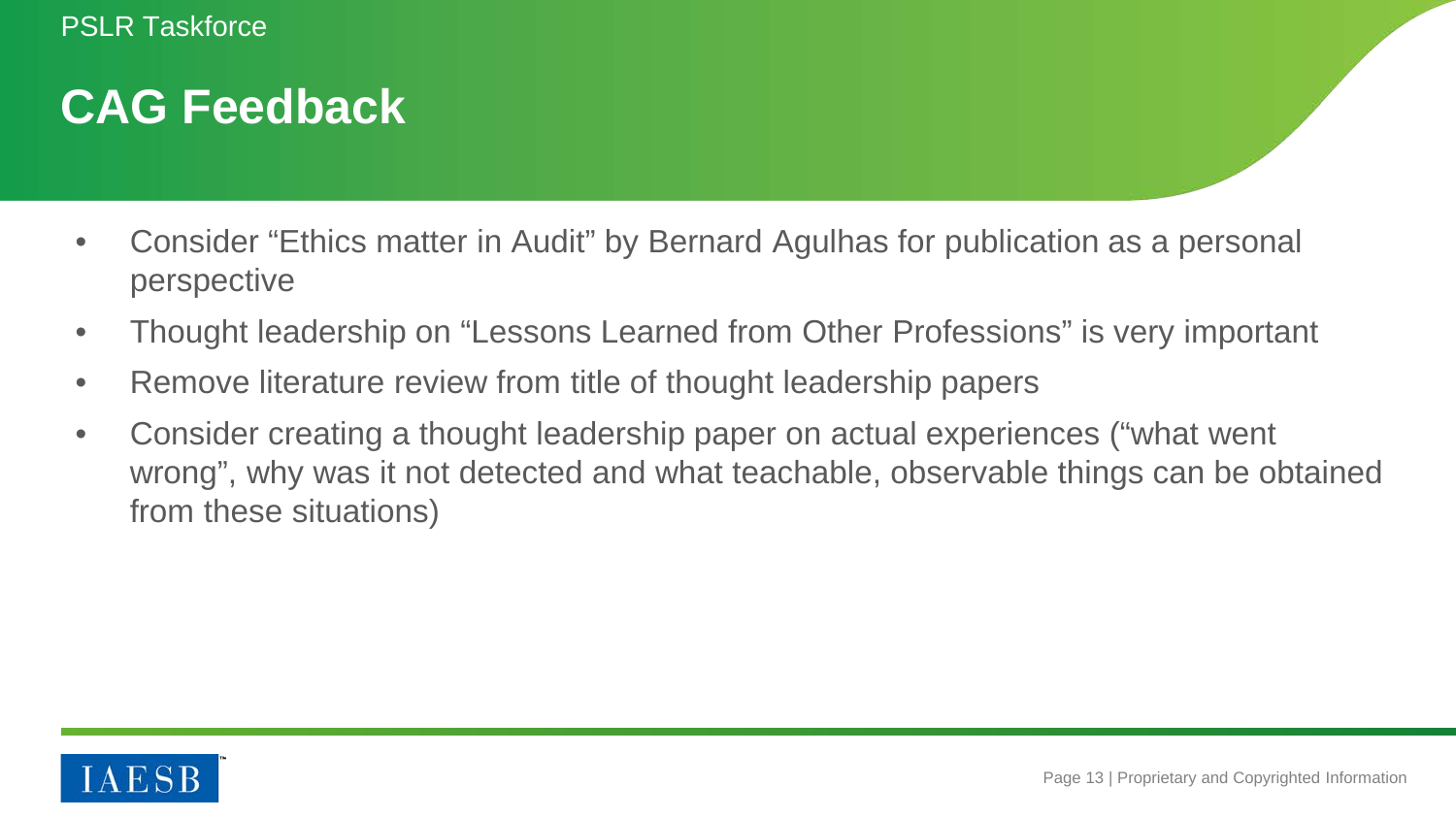#### **Item 3: Survey**

- Since the Oct. meeting, the taskforce obtained completed survey data from the Forum of Firms (FOF)
- Taskforce complied the consolidated results from the FOF, PAIBC and the GAA Education Directors
- Taskforce decided to not expand survey at this time
	- But are open to future surveys to a broad audience on specific PS topics
- Taskforce used results of survey to inform their analysis of learning outcomes in IES 2, 3, 4 and 8

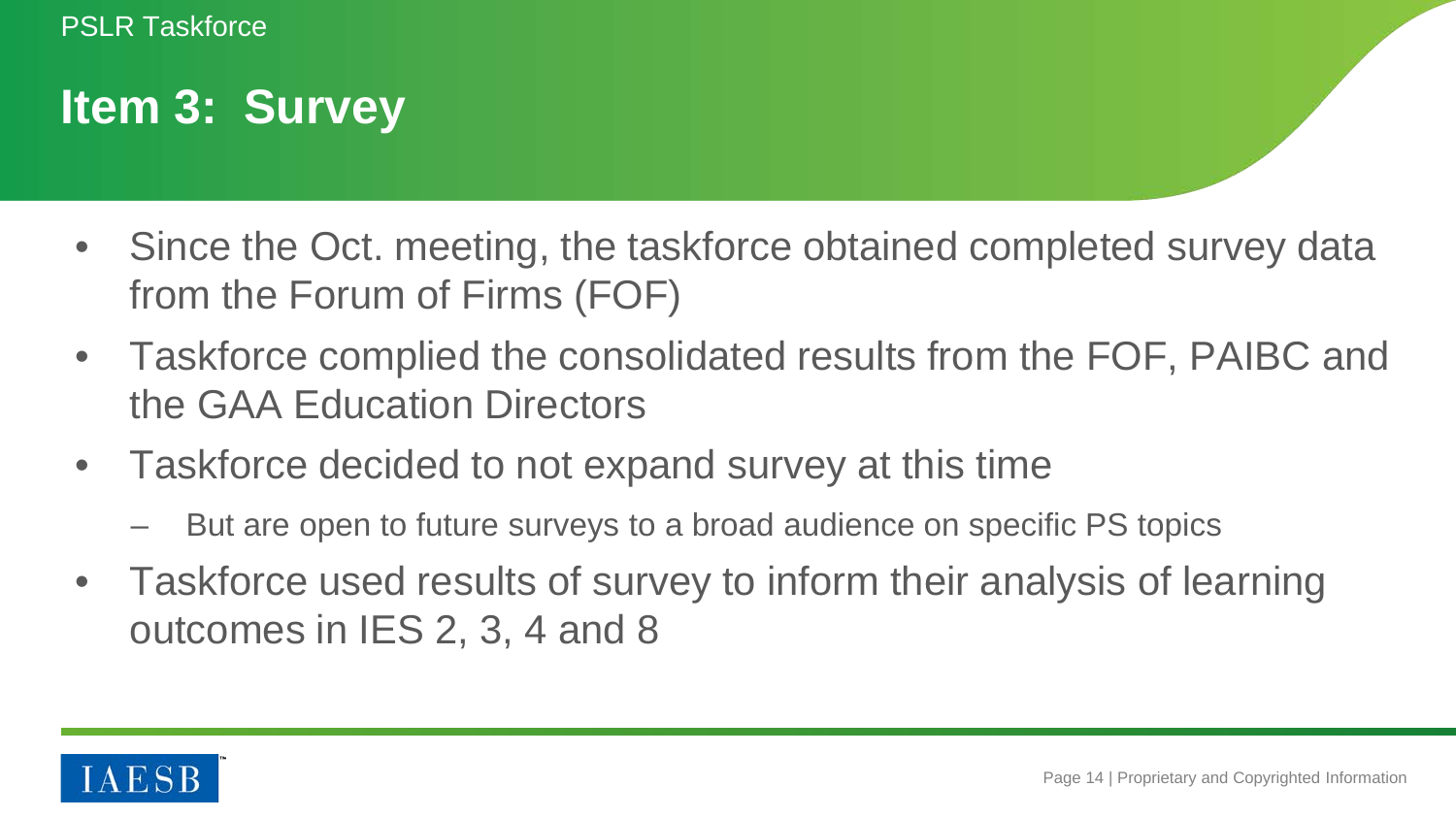#### **Item 4: Analysis of Learning Outcomes in IESs**

- Taskforce started its analysis of the PS skills, competencies and behaviors identified in the LR and survey responses
- Initial reaction is that the fundamental skills and behaviors identified are consistent with LOs in IESs (accounting/auditing, business acumen, communication/listening, critical thinking and analysis)
- Analysis not complete still want to consider:
	- IAASB LR from 2009 to 2014
	- Bloom/Krathwohl analysis provided by CAG chair, Ray Johnson (perhaps to be used as part of a broader analysis to improve LOs in the IESs
	- Situational awareness and behavioral competence

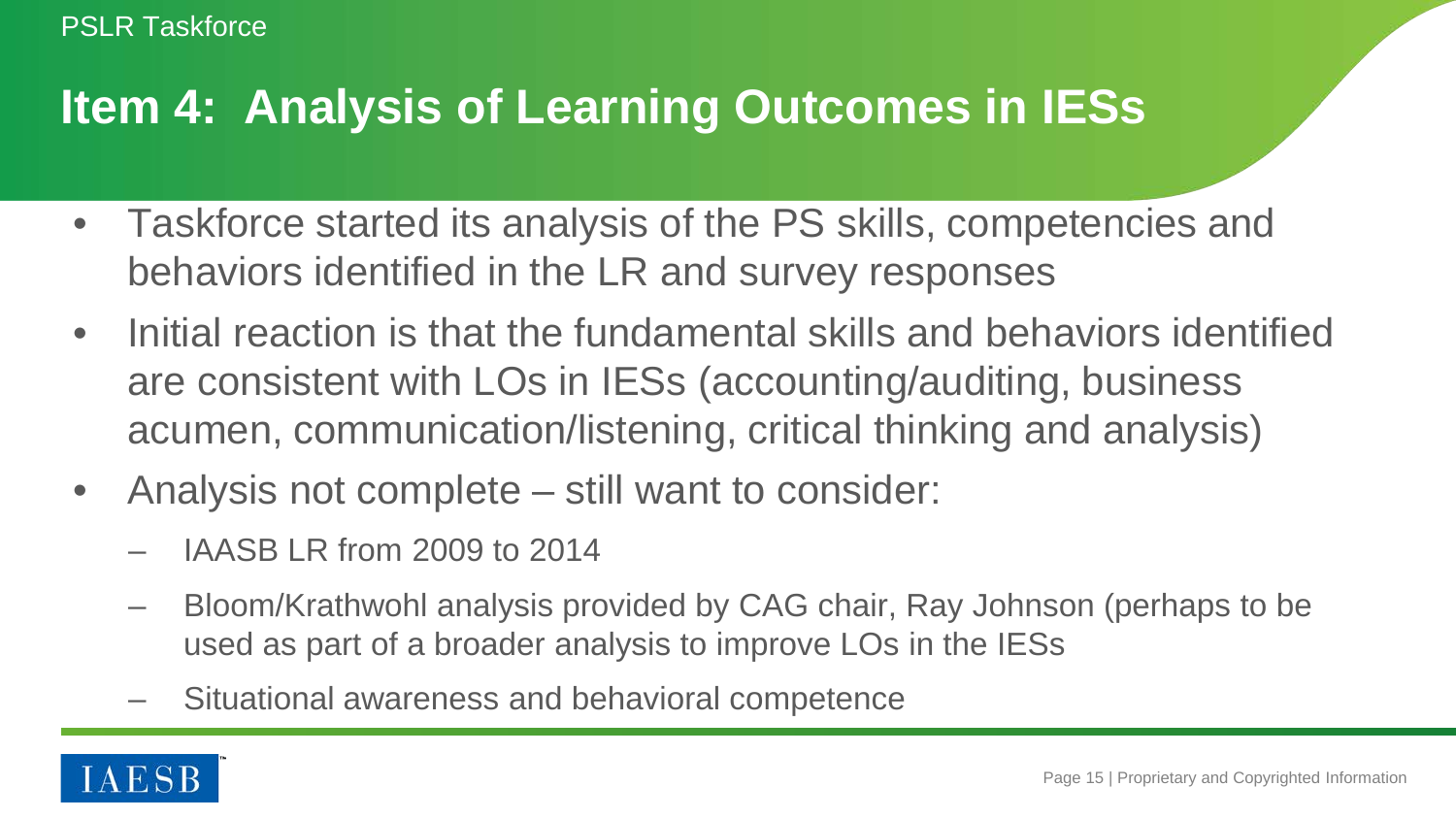#### **CAG Feedback**

• Learning outcomes mapped to Bloom does not capture all elements of Bloom – need to consider this

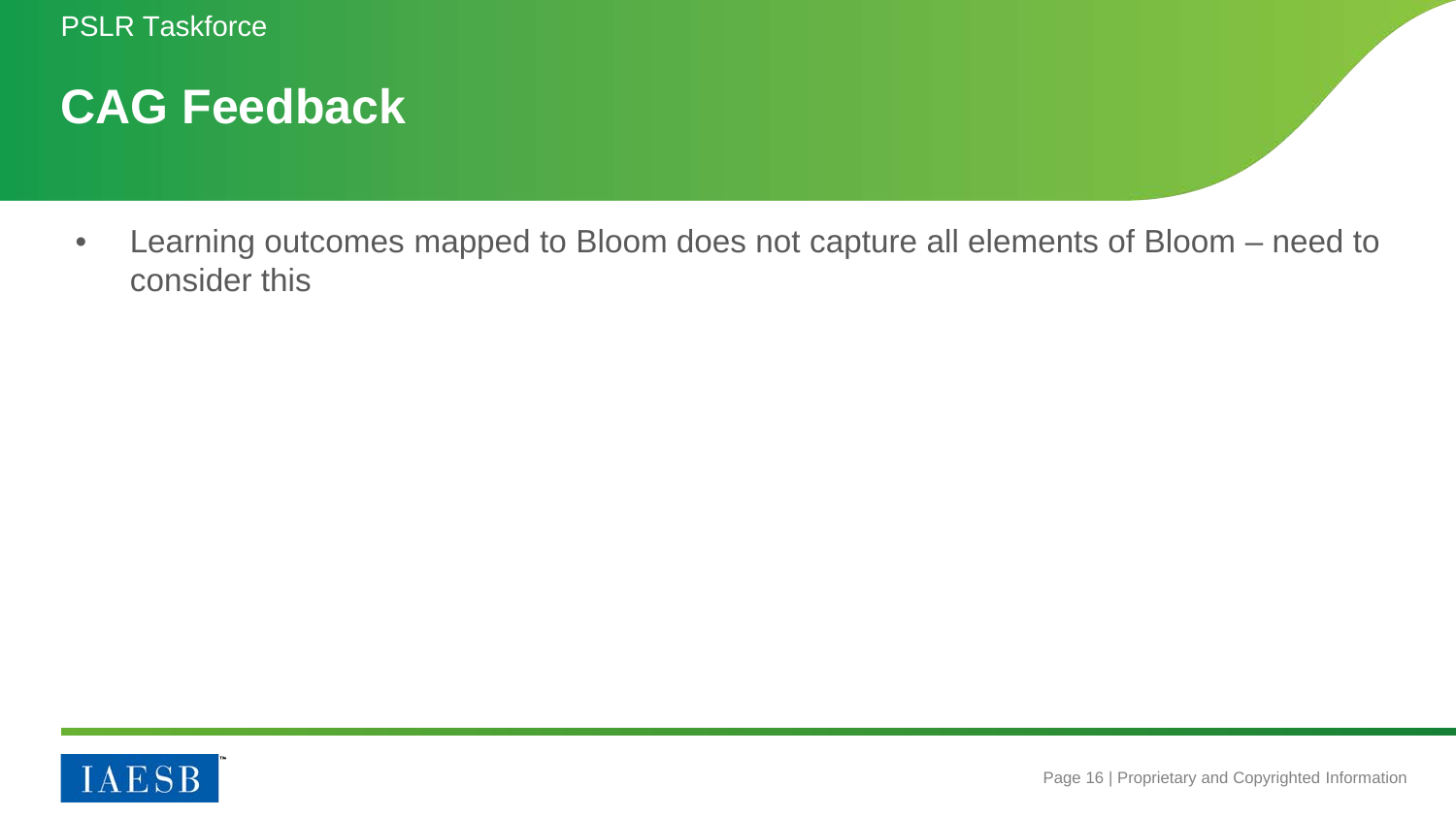

Item 5: Developing critical thinking and skepticism skills - obtaining good practices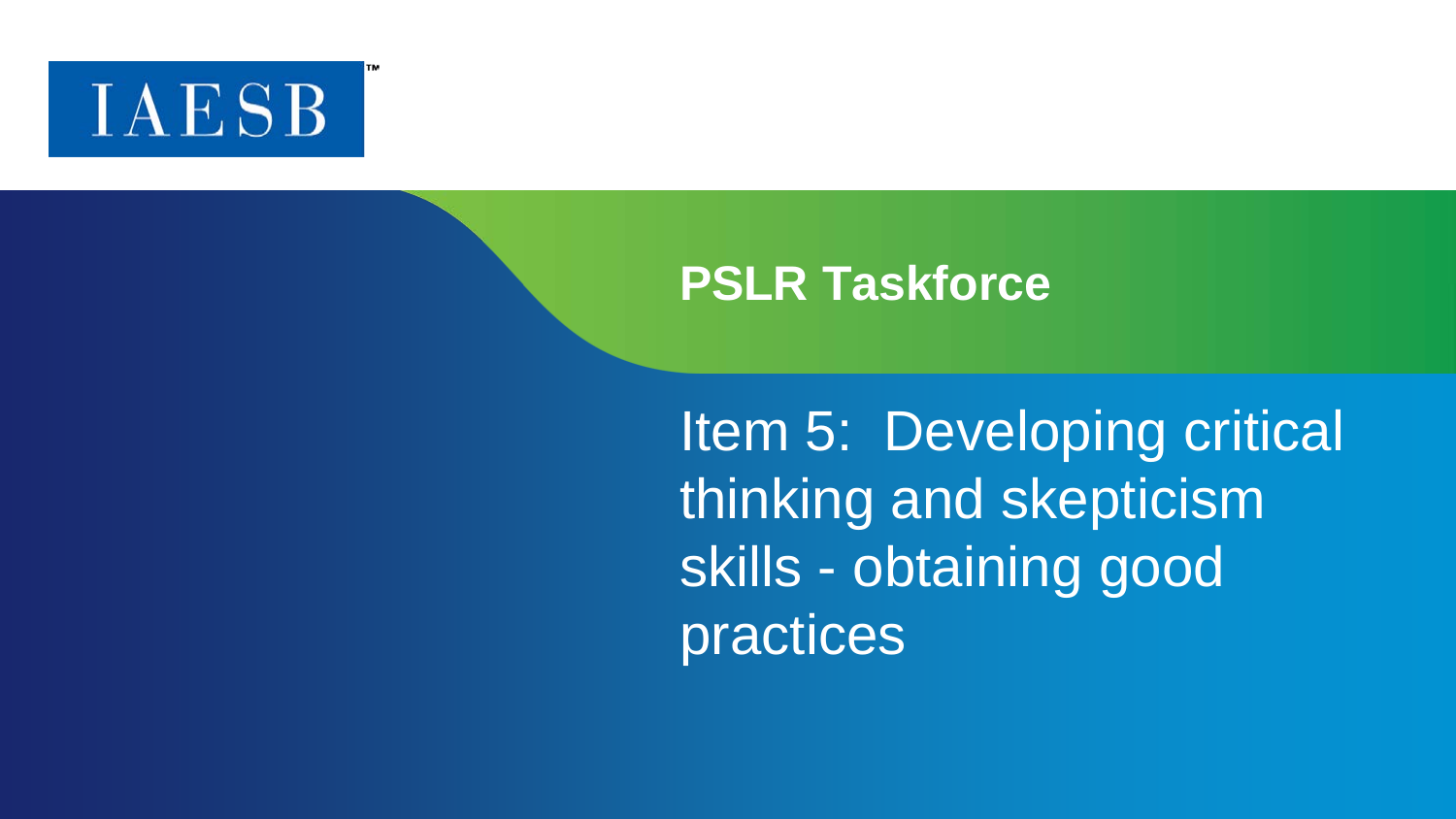## **Objective**

- Gather, build an inventory of, and promote good practices related to developing critical thinking and skepticism skills in IPD
- Showcase good practices to:
	- get a better understanding of what is currently occurring in universities, professional organizations, and practice;
	- promote awareness of the importance of these skills for aspiring professional accountants;
	- encourage more focus on these skills in IPD;
	- foster and promote further innovative practices to develop these skills.

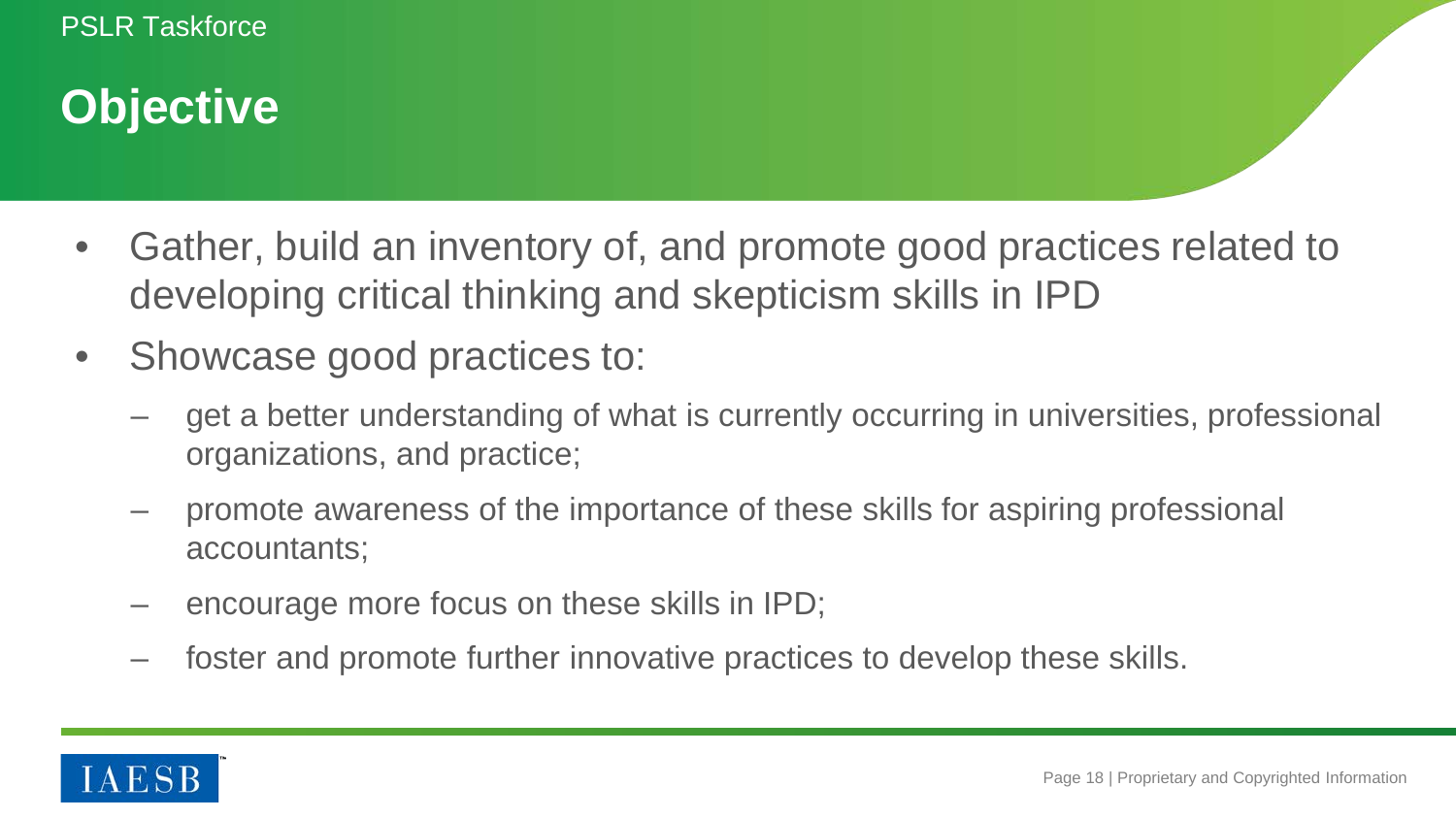### **Approach to obtaining good practices**

- To elicit examples of good practices, establish an 'Accounting Education Spotlight Challenge' (working title) with a focus on developing critical thinking and skepticism skills.
- Encourage submissions in the areas of:
	- Approaches that enhance the development of the skills in a sequenced manner throughout IPD;
	- Approaches that are novel and innovative;
	- Approaches that could be informed by, and adapted from non-accounting disciplines.

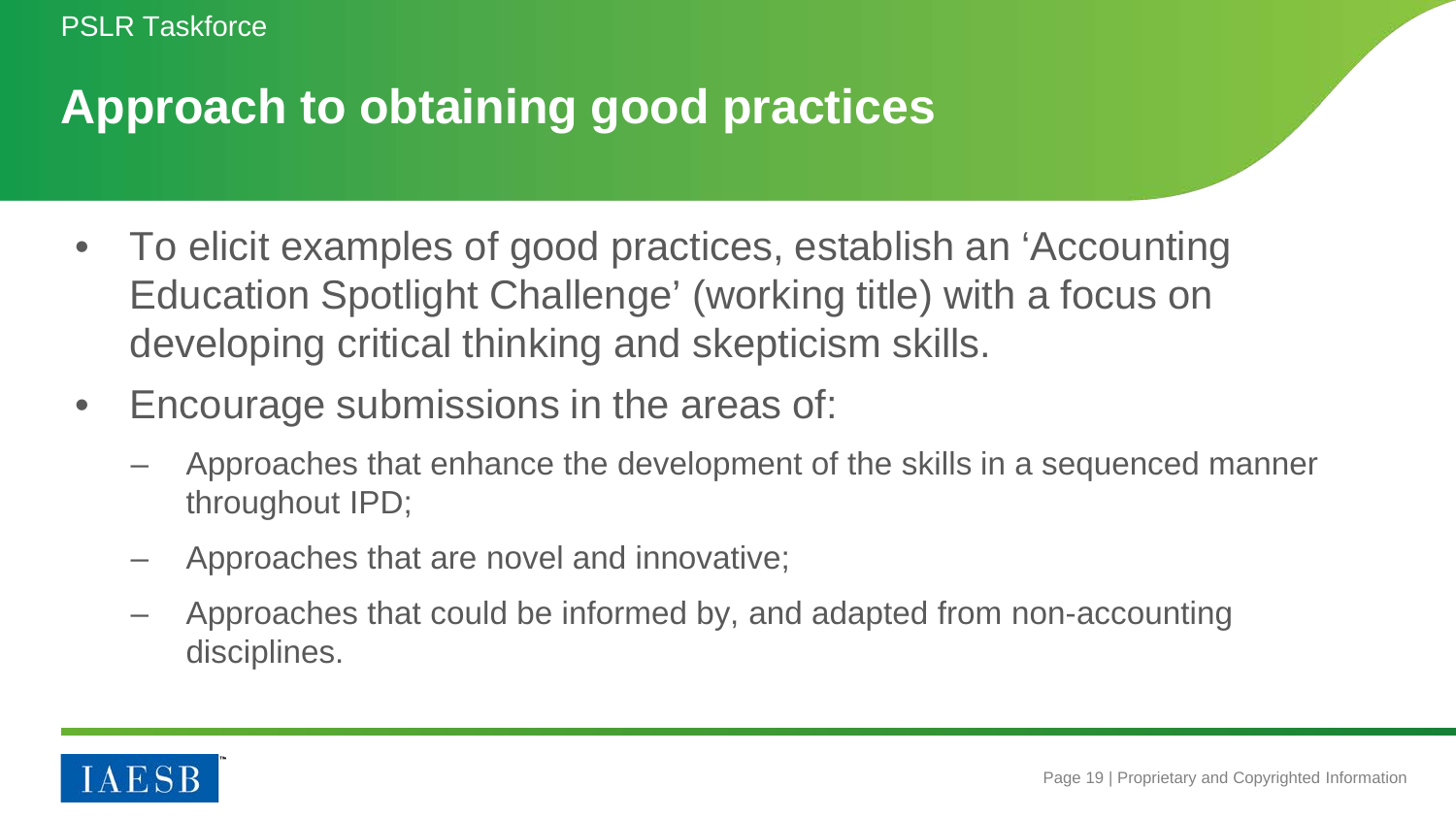## **Target Audience**

- To keep it manageable, promote opportunity to submit to 'Accounting Education Spotlight Challenge' through a call distributed to:
	- Accounting Academic Associations (e.g., AAA, EAA, AFANZ, BAA), particularly the Education/ Teaching and Learning Sections. Many associations are on the IFAC database; can use IAAER members; individual contacts (e.g., at universities and Big 4 teaching academies);
	- Publish call through accounting education journals.

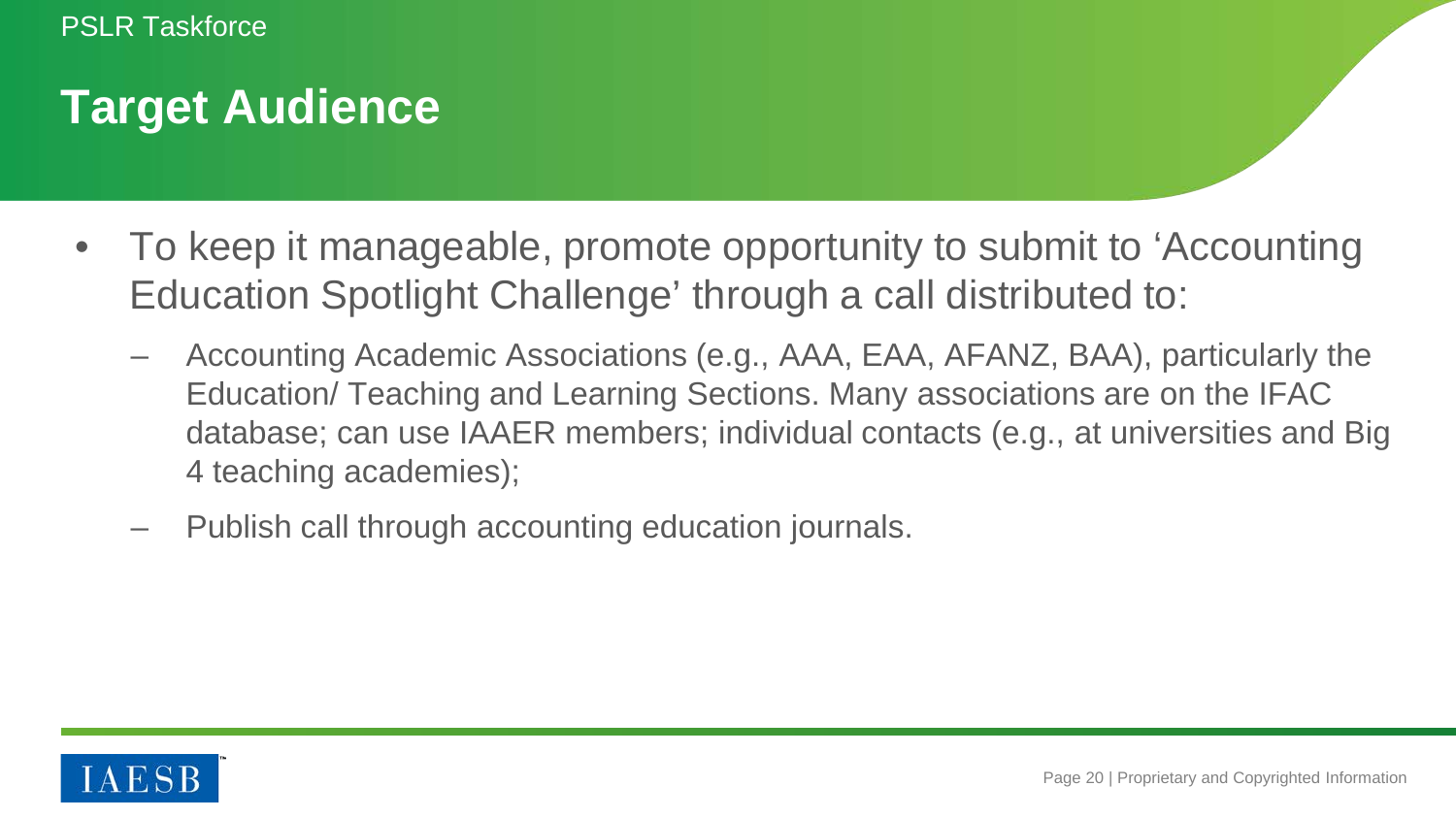## **How?**

- Operationally, need to:
	- Draft the "call for submissions";
	- Be specific regarding submission guidelines;
	- Establish a portal for submissions;
	- Form a review panel and determine the best way to showcase good practices.

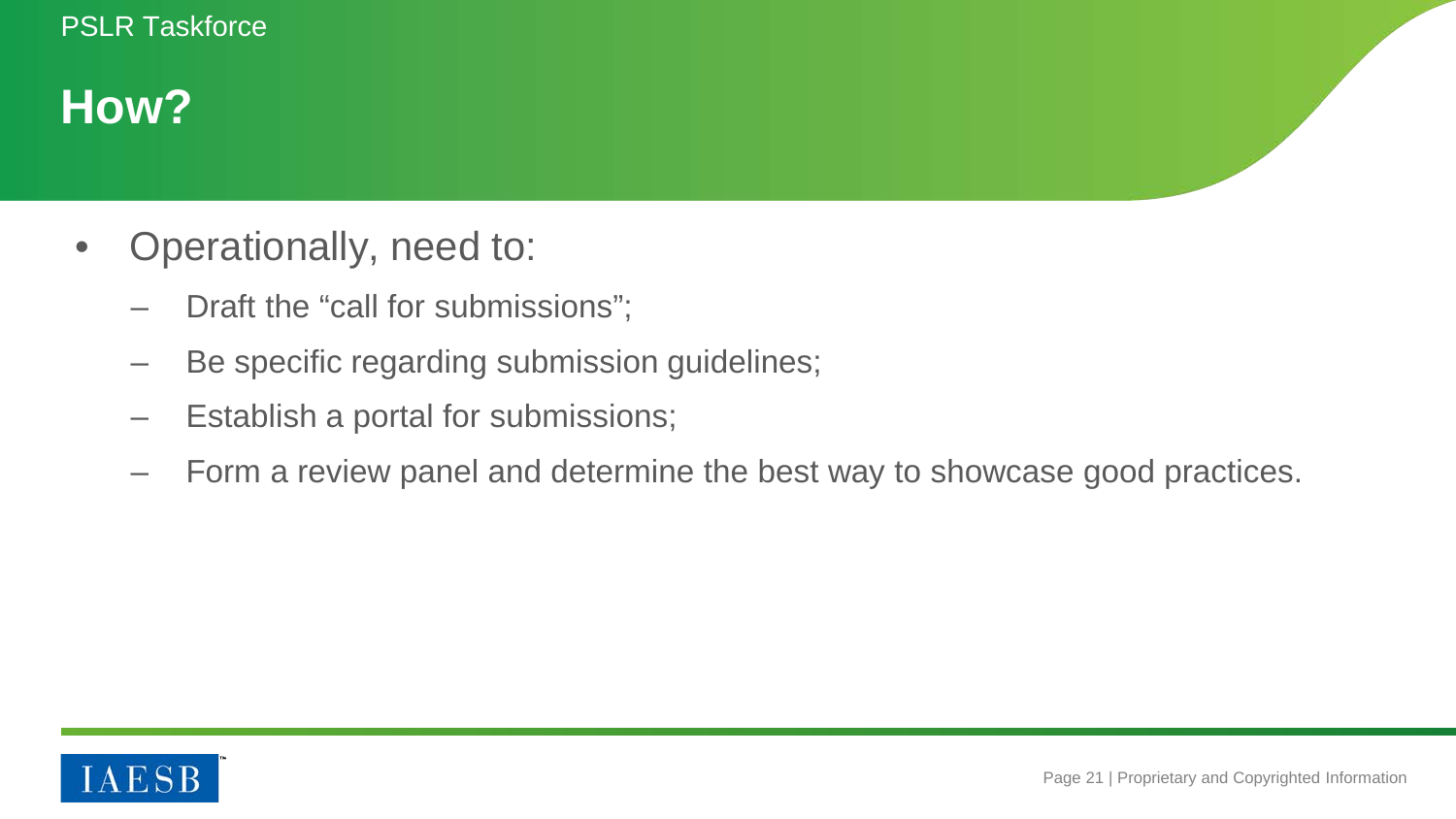### **Recognition for submission**

- All submitted innovation stories/good practices have the potential to be:
	- Showcased in a dedicated area (Accounting Education Spotlight Challenge) on the IAESB Accounting Education Resources webpage (in build);
	- Featured in IAESB communication channels, reports, and/or presentations.
- Incentive to submit
	- Potential for accounting educators to receive global recognition and acknowledgement of their education innovations and impact.

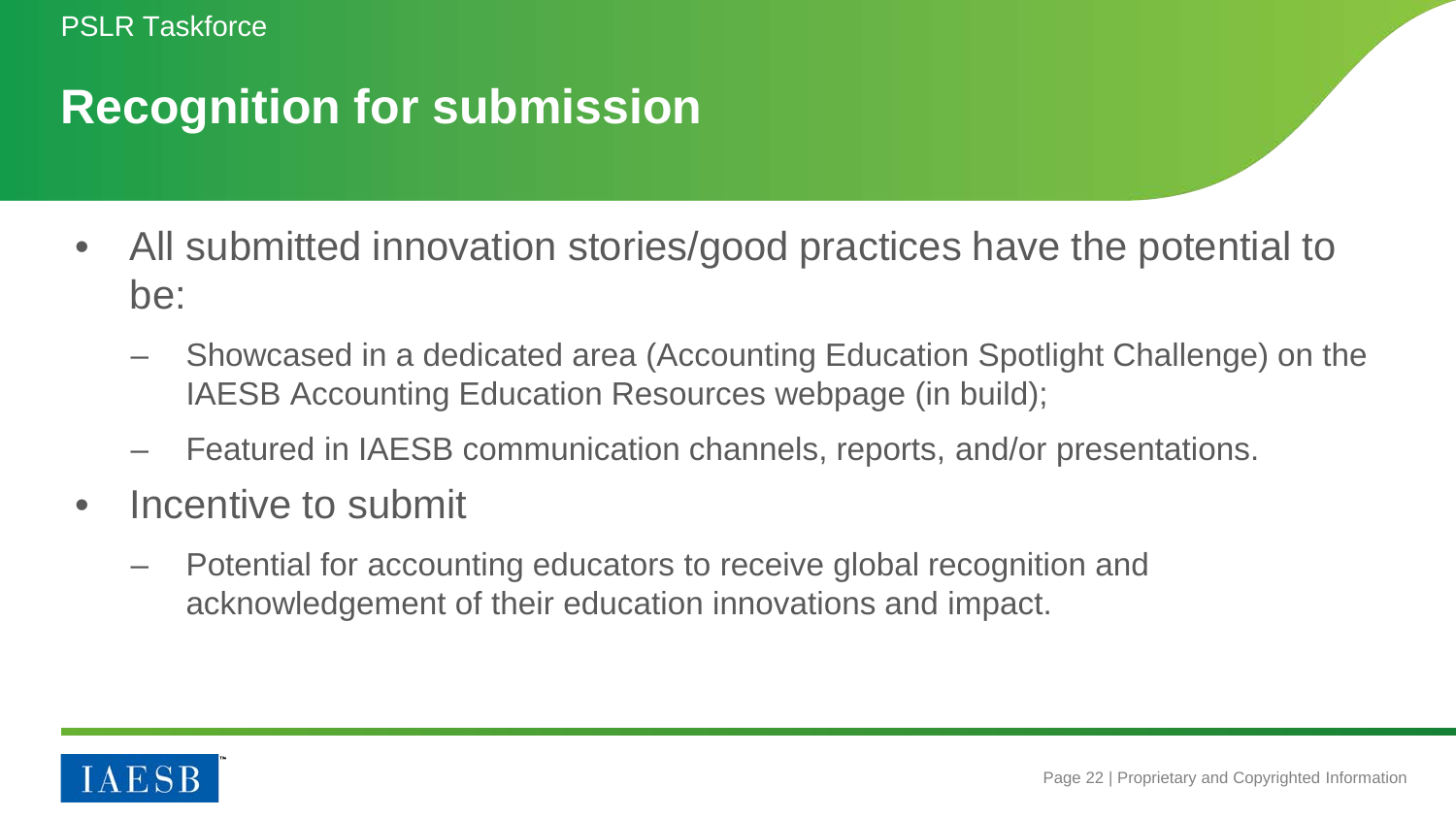# **Potential Call for Submissions – IAESB Accounting Education Spotlight Challenge**

- Tell us about how you develop critical thinking and skepticism skills in undergraduates, students undertaking their IPD and members undertaking CPD
- What are you doing in your accounting program/course that is developing critical thinking and skepticism skills in:
	- a sequenced manner throughout IPD; or
	- a novel or innovative way; or
	- informed by, and adapted from non-accounting disciplines
- The IAESB work program includes {include blurb re IAESB PS work}
- Submissions can be logged {here}
- Submissions must be {specifications}
- Recognition process {describe what will happen to submissions}

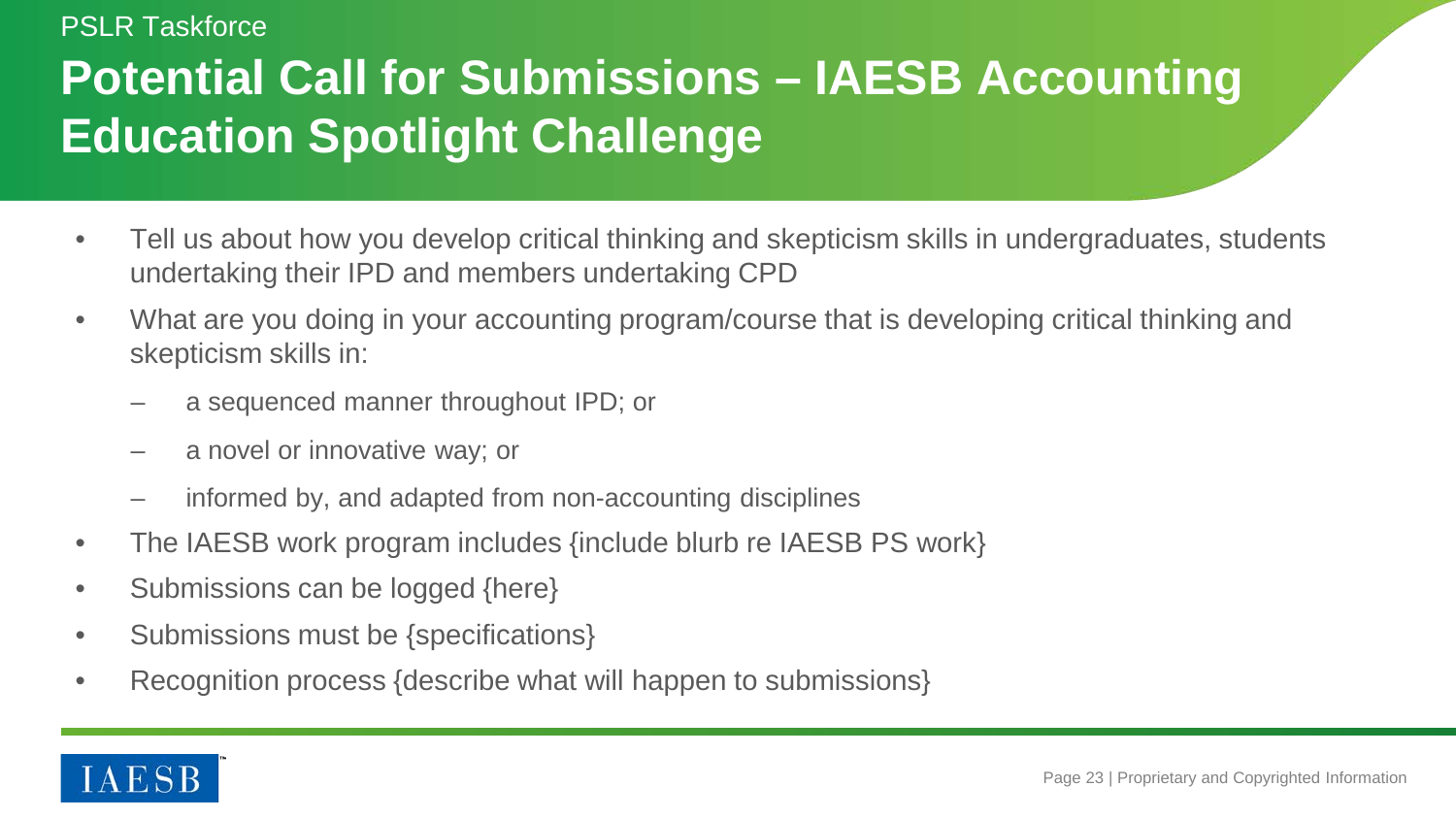#### **CAG Feedback**

- Need to also consider good practices in CPD in parallel with IPD
- Need to add focus on gathering information on the evaluation/assessment of critical thinking/PS skills
- Need to be careful on what constitutes "good" practice
	- Need to consider geographic and cultural differences